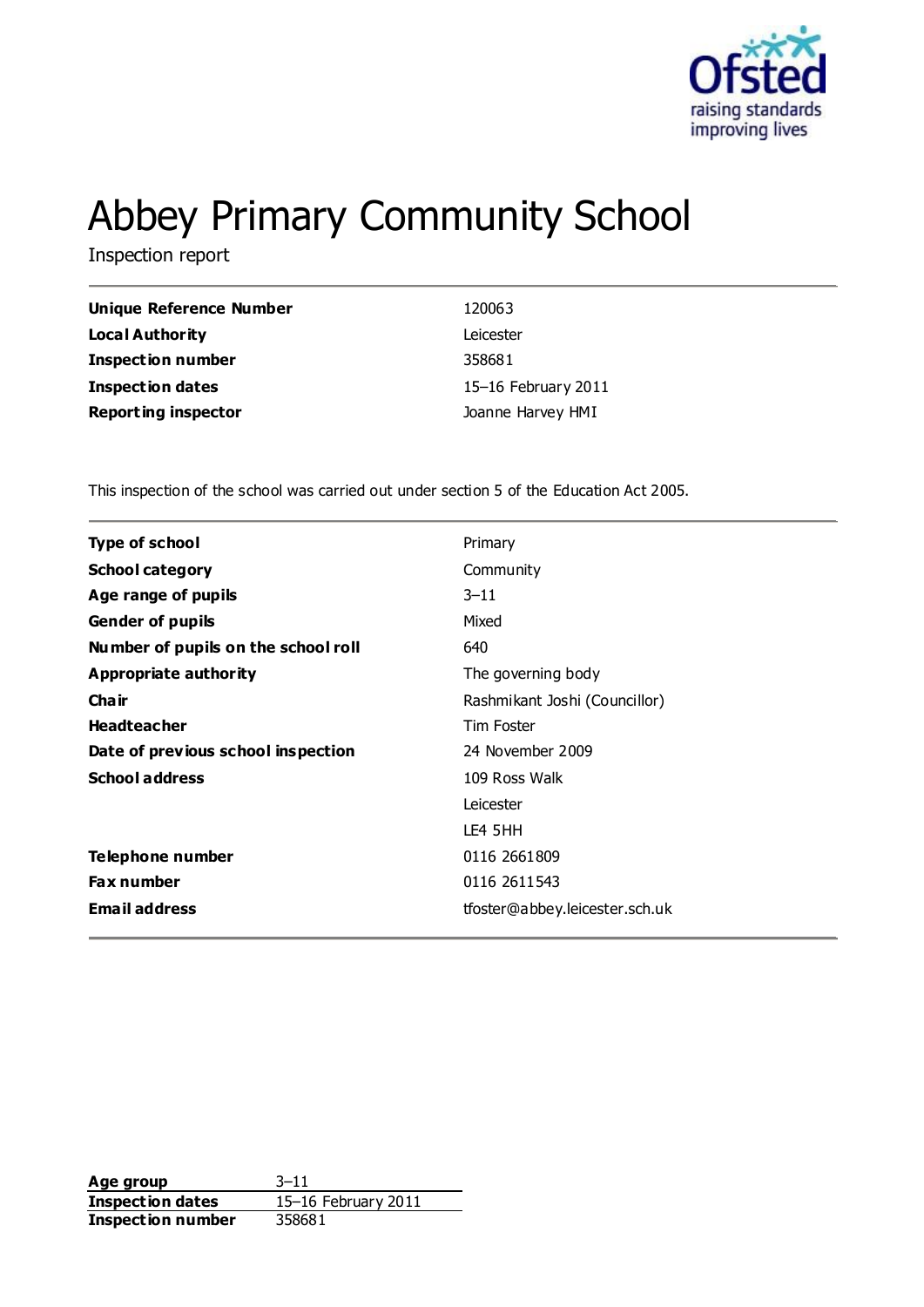The Office for Standards in Education, Children's Services and Skills (Ofsted) regulates and inspects to achieve excellence in the care of children and young people, and in education and skills for learners of all ages. It regulates and inspects childcare and children's social care, and inspects the Children and Family Court Advisory Support Service (Cafcass), schools, colleges, initial teacher training, work-based learning and skills training, adult and community learning, and education and training in prisons and other secure establishments. It assesses council children's services, and inspects services for looked after children, safeguarding and child protection.

Further copies of this report are obtainable from the school. Under the Education Act 2005, the school must provide a copy of this report free of charge to certain categories of people. A charge not exceeding the full cost of reproduction may be made for any other copies supplied.

If you would like a copy of this document in a different format, such as large print or Braille, please telephone 0300 123 4234, or email **[enquiries@ofsted.gov.uk](mailto:enquiries@ofsted.gov.uk)**.

You may copy all or parts of this document for non-commercial educational purposes, as long as you give details of the source and date of publication and do not alter the documentation in any way.

To receive regular email alerts about new publications, including survey reports and school inspection reports, please visit our website and go to 'Subscribe'.

Royal Exchange Buildings St Ann's Square Manchester M2 7LA T: 0300 123 4234 Textphone: 0161 618 8524 E: **[enquiries@ofsted.gov.uk](mailto:enquiries@ofsted.gov.uk)**

W: **[www.ofsted.gov.uk](http://www.ofsted.gov.uk/)**

© Crown copyright 2011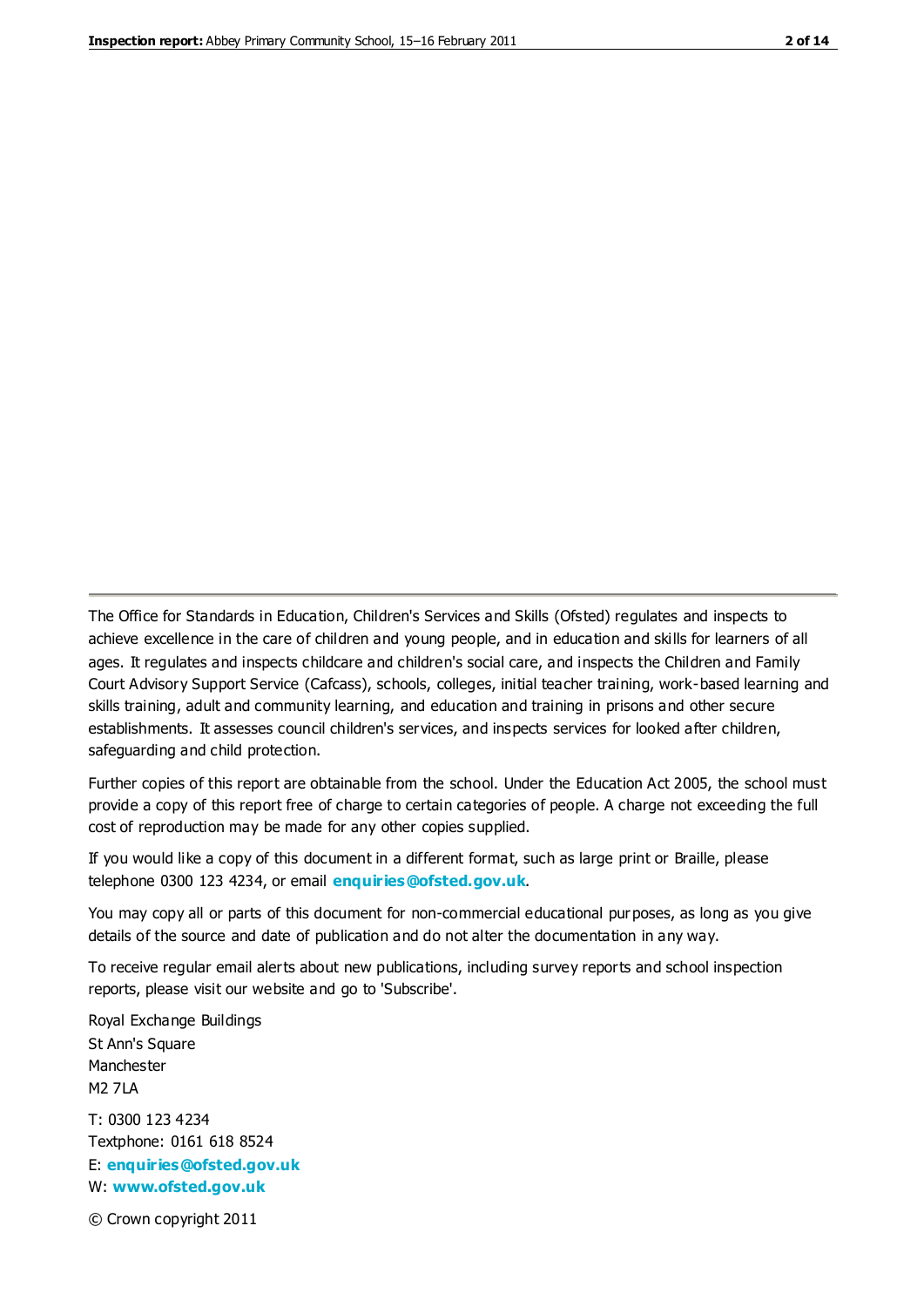# **Introduction**

This inspection was carried out by one of Her Majesty's Inspectors and three additional inspectors. Twenty-two lessons were observed and 21 teachers seen. Inspectors held meetings with members of the governing body, groups of pupils, parents, leaders at all levels, the special educational needs coordinator and Early Years Foundation Stage leaders. They observed the school's work, looked at the school development plan, assessment information, school and local authority monitoring information, lesson plans and school policies. They analysed 311 questionnaires from parents and carers, together with questionnaires from staff and a representative sample of pupils.

The inspection team reviewed many aspects of the school's work. It looked in detail at a number of key areas.

- Are the very large majority of pupils on track to reach above average levels of attainment and to make at least good progress?
- Are all adults now using assessment and target setting effectively in the vast majority of lessons so that the vast majority of pupils make at least good progress?
- $\blacksquare$  Is the school now a leader in providing high quality and bespoke practice in ensuring the safety of its pupils?

# **Information about the school**

The school is much larger than average. Almost all pupils come from Asian backgrounds with those of an Indian heritage forming the largest group. A few come from a wide range of other heritages. The overwhelming majority of pupils are at the very early stages of learning to speak English when they enter the school. The proportion of pupils known to be eligible to claim free school meals is broadly average. The proportion of pupils with special educational needs and/or disabilities is lower than average, as is the proportion with a statement of special educational needs. The school has gained the Healthy School award and has a Sports Activemark. The governing body manage a before- and afterschool club which is operated on the school site.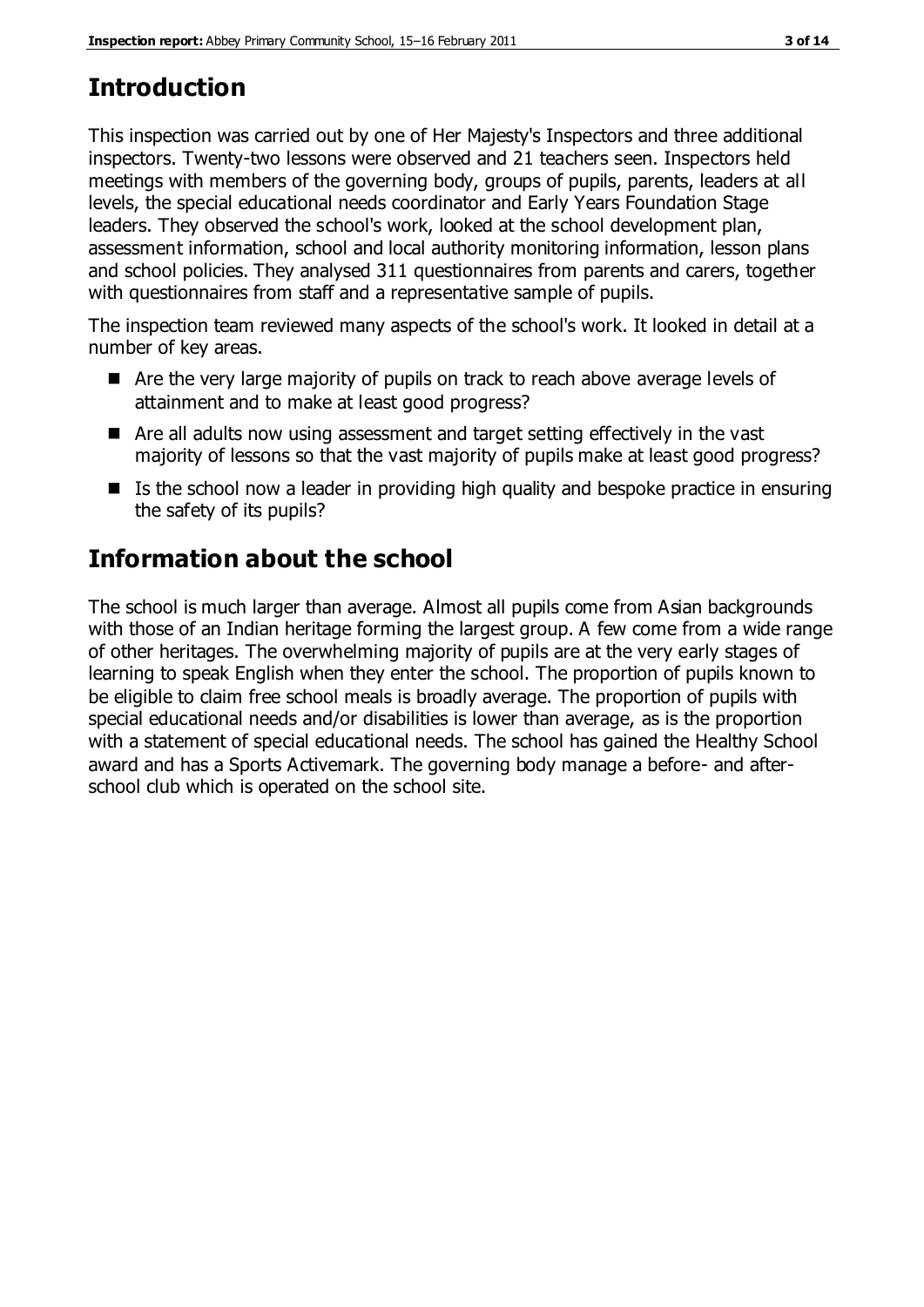# **Inspection judgements**

| Overall effectiveness: how good is the school?  |  |
|-------------------------------------------------|--|
| The school's capacity for sustained improvement |  |

## **Main findings**

In accordance with section 13 (5) of the Education Act 2005, Her Majesty's Chief Inspector is of the opinion that the school no longer requires significant improvement. The school has successfully addressed the issues raised at the last inspection and indeed, its overall effectiveness is now outstanding.

The school was highly effective in many ways at the time of the last inspection. However, since then, there has been an exemplary focus on driving and embedding further rapid improvements. These improvements have been secured because school leaders, staff and the governing body have worked together highly effectively, under the determined leadership and direction of the headteacher. They have established rigorous and consistently applied procedures for self-evaluation and daily practice which have ensured that pupils at Abbey Primary and Community School receive teaching, a curriculum, and care, guidance and support which are of the highest quality. As a consequence, pupils' attainment has continued to rise. From low starting points when they join the school, children get off to a flying start in the exemplary Early Years Foundation Stage and then continue to progress outstandingly well through school, so that by the time they leave Year 6 their attainment is above average in English, mathematics, science and information and communication technology. Furthermore, evidence in school confirms that standards are on track to rise even further as current pupils move through the school. The lack of complacency and an outstanding commitment and capacity to continue to improve in the future has been ably demonstrated.

The promotion of an exceptionally cohesive and supportive community within and beyond the school underpins all of the school's work. The environment is extremely rich and stimulating. Staff form strong and trusting relationships with pupils, their families and communities. Pupils develop extremely positive attitudes to learning and behave exceptionally well. They are proud of their school and to take on responsibilities, such as membership of the school council and as safety officers or 'huff and puff' leaders. They show remarkable empathy and are extremely thoughtful of others, for example, in taking the lead in raising funds for those affected by Aids in Zimbabwe and in their ability to reflect on important issues, such as the importance of scientific study to everyday lives. Pupils enjoy school tremendously, and most demonstrate this through their good and much-improved levels of attendance. They particularly enjoy the varied first-hand experiences they are offered through, for example, educational visits to museums and bivouacking.

Members of the governing body are ardent supporters of the school and aspects of their work are very strong. For example, where previously there had been inadequate procedures to safeguard pupils, at the time of this inspection, procedures were seen to be at the forefront of high quality, bespoke practice. As a consequence, pupils and their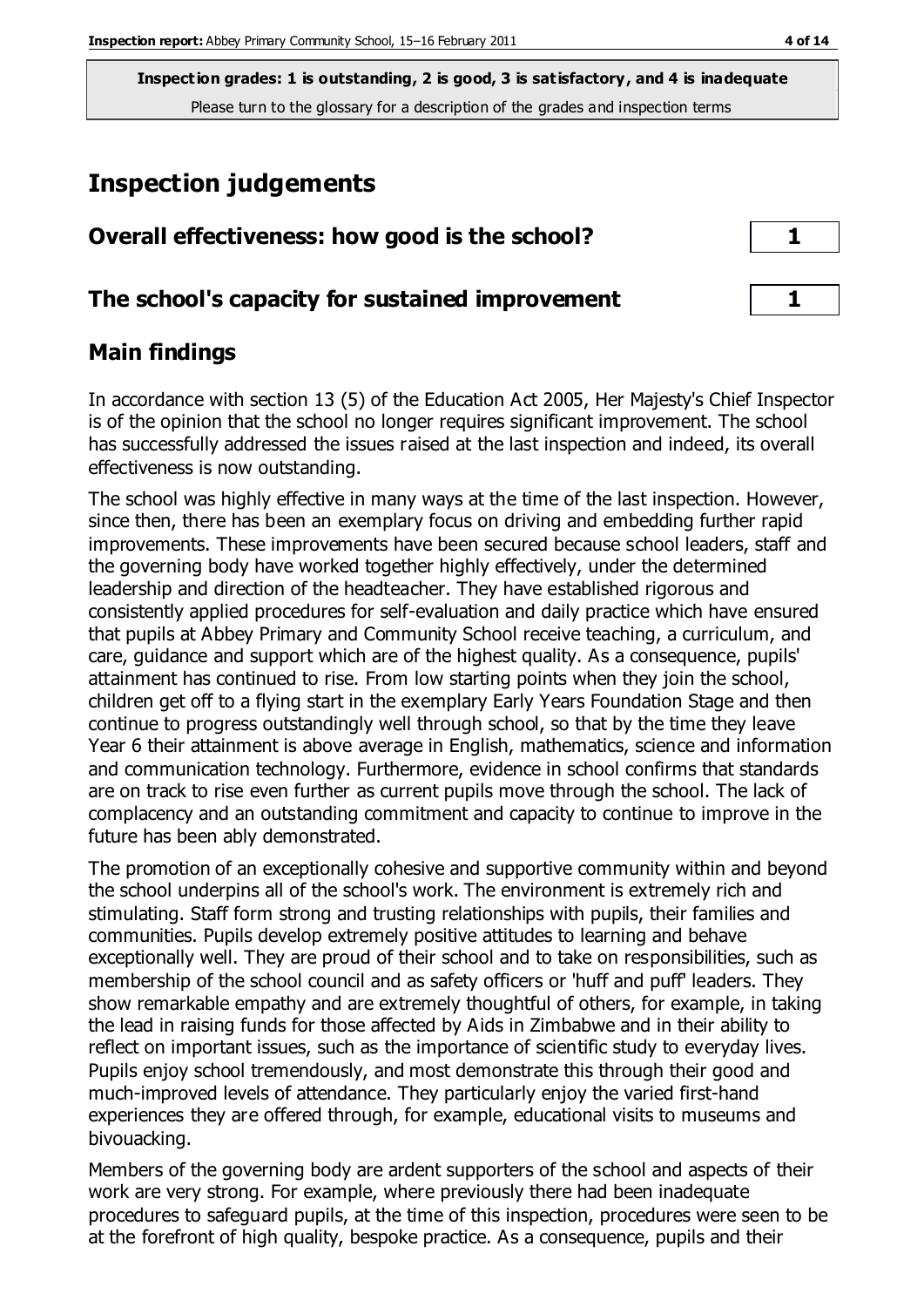parents say they are confident that their children are kept safe at school. The governing body has yet to lead its own systems for monitoring and evaluating the work of the school.

#### **What does the school need to do to improve further?**

■ Strengthen the impact of the governing body by ensuring that governors are able to effectively lead their own systems for monitoring and evaluating the school's work without the direction of the headteacher.

#### **Outcomes for individuals and groups of pupils 1**

Observations by inspectors and other evidence presented by the school confirm that attainment is above average and rising. Well-organised additional intervention programmes provided for pupils who find learning more difficult, those with special educational needs and/or disabilities and those in the early stages of learning English, ensure that they also do exceptionally well. Indeed, most groups in school are seen to outperform their peers nationally. Throughout the school, there is an excellent focus on the rapid development of excellent language skills which underpin the success enjoyed by pupils across other areas of learning.

In the large majority of lessons seen during the inspection, pupils were observed to be making good and outstanding progress. For example, in a lesson in Year 2, typical of many seen in school, pupils were excited by the challenge to create a recipe for fruit punch. They progressed rapidly with their understanding of how to read and write instructional texts, and with their understanding of healthy lifestyles. This was because the class teacher and teaching assistant carefully checked the pupils' prior learning, used lively role play and excellent modelling with real resources to make it very clear to pupils what they needed to learn. They continued to support pupils' learning with careful ongoing individual questioning to check understanding and move learning on at an excellent pace.

Pupils acquire a range of exceptional personal and social skills that help them to develop into well-rounded individuals. The school cultivates high levels of mutual respect and cooperation and promotes pupils' confidence and self-esteem extremely well. Pupils' spiritual, moral, social and cultural development is outstanding, and initiatives to promote community cohesion, often through first-hand experiences which are woven through the curriculum, have resulted in a remarkable ability, for example, to reflect and comment on their place in a multicultural and multi-faith society. A large number attend the Human Values Saturday Club and this work, which complements work led by the Human Values Learning Manager in school, underpins pupils' emotional health. Pupils embrace the many dance and sporting opportunities with enthusiasm. Parents join them in a daily fitness session. A high proportion tuck into the healthy school lunches on offer. Their considerable confidence and ability with new technologies, highly developed enterprise skills and ability to apply their above-average basic skills ensure that they are prepared extremely well for the next stage of their education and lives.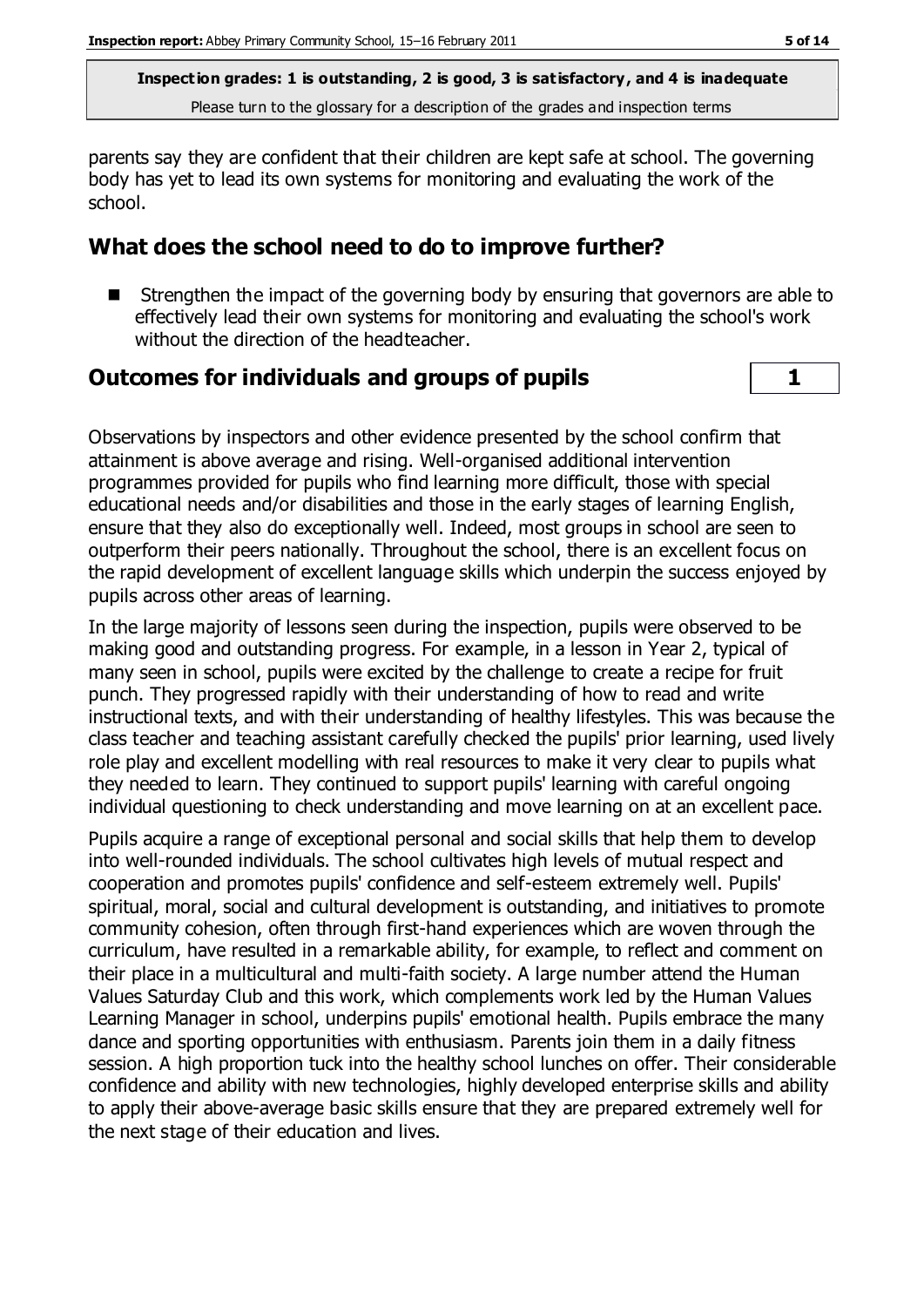**Inspection grades: 1 is outstanding, 2 is good, 3 is satisfactory, and 4 is inadequate**

Please turn to the glossary for a description of the grades and inspection terms

These are the grades for pupils' outcomes

| Pupils' achievement and the extent to which they enjoy their learning                                                     | 1             |
|---------------------------------------------------------------------------------------------------------------------------|---------------|
| Taking into account:<br>Pupils' attainment <sup>1</sup>                                                                   | 2             |
| The quality of pupils' learning and their progress                                                                        | 1             |
| The quality of learning for pupils with special educational needs and/or disabilities<br>and their progress               | 1             |
| The extent to which pupils feel safe                                                                                      | 1             |
| Pupils' behaviour                                                                                                         | 1             |
| The extent to which pupils adopt healthy lifestyles                                                                       | 1             |
| The extent to which pupils contribute to the school and wider community                                                   | 1             |
| The extent to which pupils develop workplace and other skills that will contribute to<br>their future economic well-being | 1             |
| Taking into account:<br>Pupils' attendance <sup>1</sup>                                                                   | $\mathcal{P}$ |
| The extent of pupils' spiritual, moral, social and cultural development                                                   |               |

<sup>1</sup> The grades for attainment and attendance are: 1 is high; 2 is above average; 3 is broadly average; and 4 is low

## **How effective is the provision?**

Consistency is a key feature in the high-quality teaching which results in the remarkable learning journey pupils take while they are at the school. All adults have high expectations of what pupils can achieve. Teachers use excellent subject knowledge and a dynamic style of delivery to inspire pupils and build accurate understanding. The essential next steps pupils need to take to achieve success are made clear in every lesson. Lesson planning is presented innovatively and in its entirety to pupils. It is based on accurate assessments of what pupils already know and includes appropriate challenges for pupils of all abilities so that they can progress equally well. Skilful questioning throughout lessons results in misconceptions being cleared up swiftly, new challenges being set and learning proceeding at a rapid pace. Lessons follow a familiar structure which gives pupils confidence. They get lots of opportunities to discuss and develop their ideas with their peers and with adults who seize every opportunity to further develop language and thinking skills. Excellent examples of feedback to help pupils improve their work were seen, particularly in English.

The rich curriculum has an equally strong focus on developing personal as well as academic skills. It has been tailored to be delivered through lots of hands on opportunities, while progressively building knowledge and skills. Several subjects are often taught together through relevant topics which begin with a 'wow' event to capture imagination and interest. Each topic involves an enterprise, and ends with a 'wow' event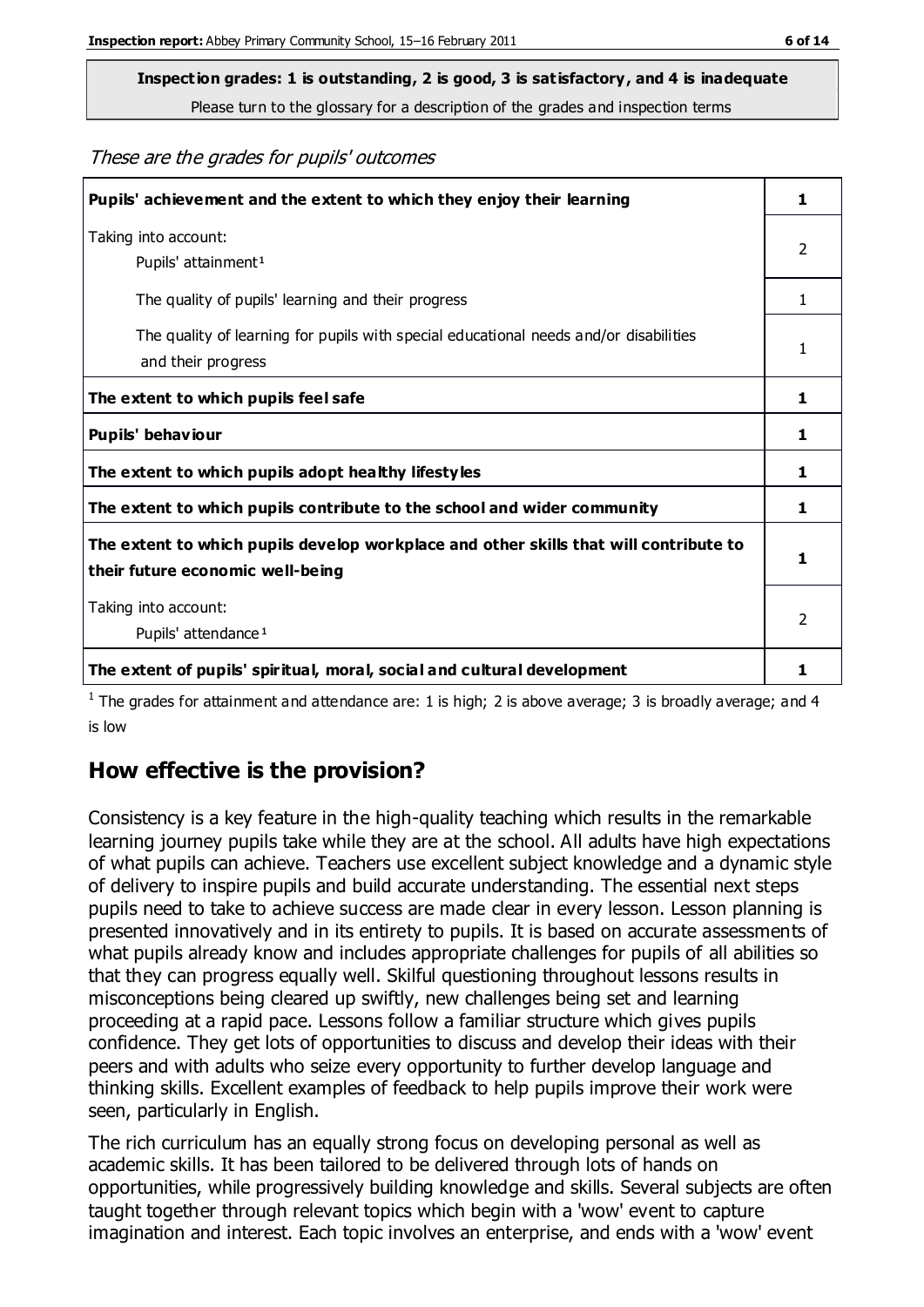or production which is shared and reflected upon, with a promise made to leave a legacy. For example, Eureka Science began with a visit to the Birmingham Science Museum, resulted in the pupils putting on their own science exhibition evening and being able to reflect that a great part of science is creative and wondrous and then making a promise about a contribution they might make to science in the future. Curriculum opportunities are extended through an extensive range of clubs which appeal to all tastes.

At the heart of the school's work lies the removal of barriers to learning and establishing an environment in which all pupils feel confident they can succeed. Strong links with and support for parents and carers, and highly effective partnerships with a range of agencies, help to achieve this. Well-being is a high priority and vigilant systems ensure that the potentially vulnerable are identified quickly and a range of successful interventions put in place. Transition arrangements, steered expertly by the learning mentor and specialist teachers of English as an additional language are very well developed.

These are the grades for the quality of provision

| The quality of teaching                                                                                    |  |
|------------------------------------------------------------------------------------------------------------|--|
| Taking into account:<br>The use of assessment to support learning                                          |  |
| The extent to which the curriculum meets pupils' needs, including, where relevant,<br>through partnerships |  |
| The effectiveness of care, guidance and support                                                            |  |

## **How effective are leadership and management?**

The headteacher gives a very strong strategic steer. He has created a positive, 'can do' culture in which no barriers are seen as insurmountable and motivation is high. Leadership has been devolved highly successfully. Effective systems for monitoring and evaluation are well embedded. Staff collaborate together to establish the features expected to be evident in every lesson and expectations are high. Staff are astutely deployed to capitalise on their particular talents and skills. They work closely in teams, led by learning leaders, to share support, professional development and best practice and this coaching approach has resulted in teaching, curriculum and care of exceptional quality. This high quality is also evident in the provision offered to pupils before and after school.

The governing body makes a valuable contribution to the school's work in many practical ways. Governors are highly committed to carrying out their statutory duties, though they rely too much on the drive of the headteacher to support them with playing their part in setting the school's strategic direction. At the time of the inspection, safeguarding practice was outstanding and seen to permeate all aspects of school life. There is an exceptional level of awareness by all at the school, backed up by high levels of vigilance in monitoring the application of policies and procedures. The school demonstrates its outstanding commitment to equal opportunities by ensuring that any potential differences in the performances of groups are anticipated, interventions swiftly put in place or the curriculum modified so that progress is accelerated and gaps do not develop.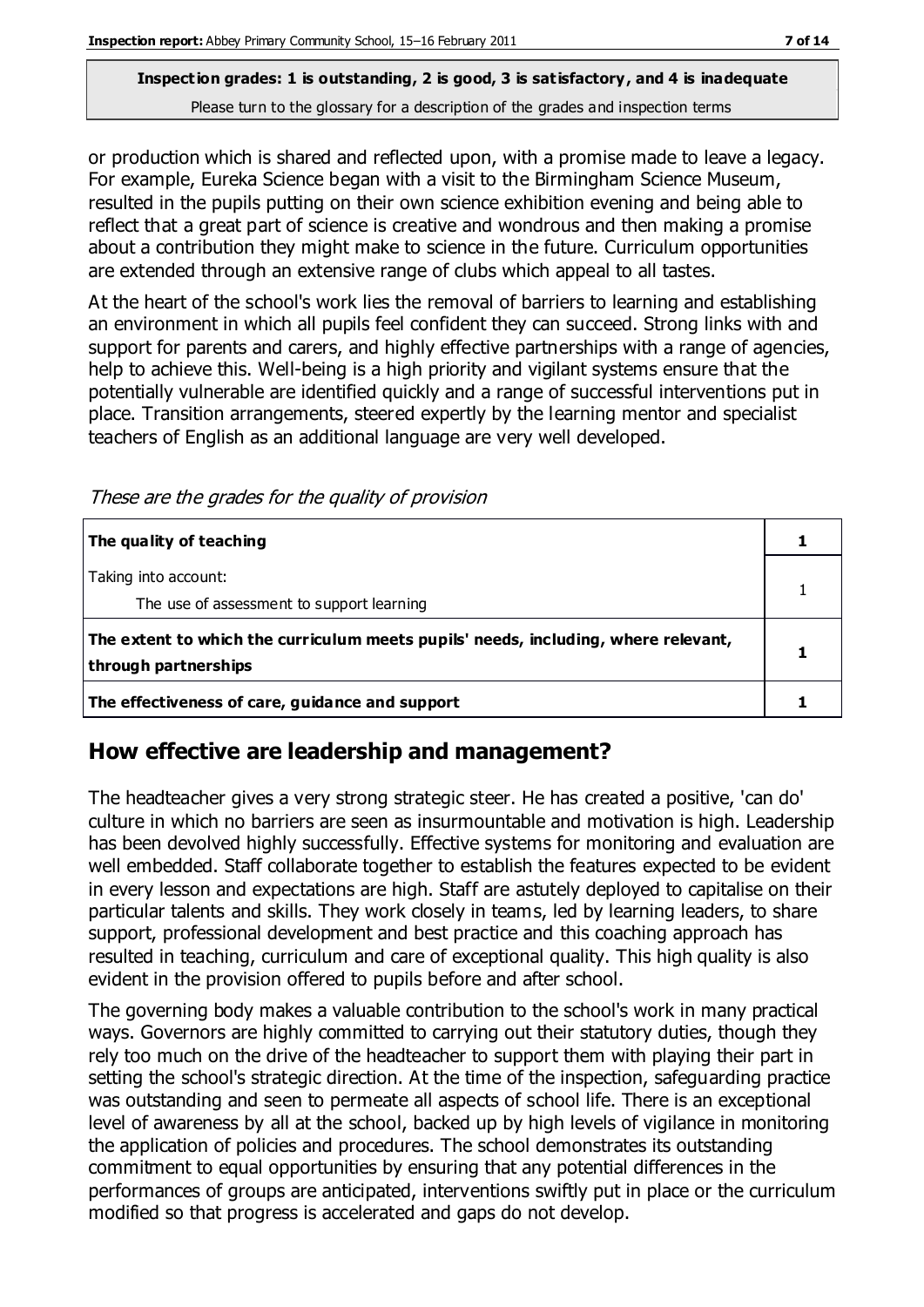The school is a focal point and driving force for community cohesion. The school is committed to maximising opportunities for pupils and their families so that pupils can achieve the very high aspirations that they hold for them. Examples of success are many and varied and include cyber-cafe training, supporting local volunteers in gaining qualifications, 'Chatter Matters' helps parents to support children's learning at home and the 'Abbey Mela' enjoyed an attendance of over 3,000. It is no surprise, therefore, that parents and carers are highly engaged in the life of the school and extremely supportive of its work.

| The effectiveness of leadership and management in embedding ambition and driving<br>improvement                                                                  |   |
|------------------------------------------------------------------------------------------------------------------------------------------------------------------|---|
| Taking into account:<br>The leadership and management of teaching and learning                                                                                   |   |
| The effectiveness of the governing body in challenging and supporting the<br>school so that weaknesses are tackled decisively and statutory responsibilities met |   |
| The effectiveness of the school's engagement with parents and carers                                                                                             | 1 |
| The effectiveness of partnerships in promoting learning and well-being                                                                                           | 1 |
| The effectiveness with which the school promotes equality of opportunity and tackles<br>discrimination                                                           |   |
| The effectiveness of safeguarding procedures                                                                                                                     | 1 |
| The effectiveness with which the school promotes community cohesion                                                                                              | 1 |
| The effectiveness with which the school deploys resources to achieve value for money                                                                             |   |

These are the grades for leadership and management

## **Early Years Foundation Stage**

Children are exceptionally well cared for and thrive in this exciting environment. The many purposeful activities ensure that children achieve exceptionally well. Children's knowledge and skills are lower than expected on entry to Nursery and few speak English at home. They gain a wide experience of the six areas of learning because their needs are carefully assessed and their progress tracked very closely. When they leave Reception, children have caught up with their peers nationally and an increasing number exceed the levels of knowledge and skills expected for their age in communication, language and literacy and personal, social and emotional development because of excellent daily focus activities.

Children become confident and develop skills that equip them extremely well for the future. They develop tenacity because they are encouraged to complete tasks. They quickly become independent and, for example, can organise themselves with clothing and tissues. They take turns and handle equipment with care. They are taught to keep themselves safe and healthy, for example, by regular hand washing and tucking in to healthy snacks. There is an appropriate balance of adult-led and child-initiated activities, and opportunities are rarely missed by adults to intervene with well-chosen questions to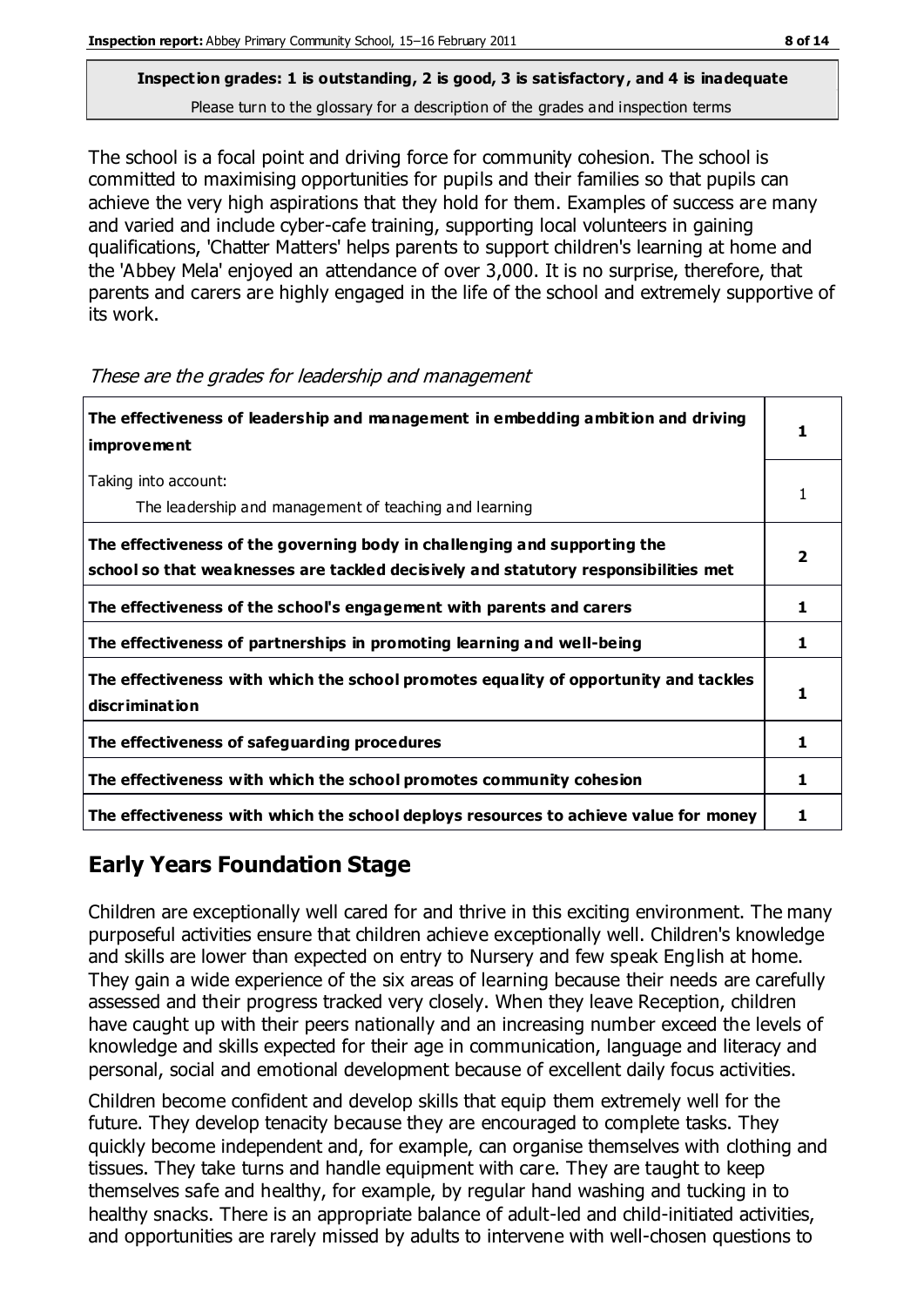promote further learning. The opportunities offered in the outdoor areas offer the same excitement, variety and freedom for children to explore and discover as they enjoy indoors. Exciting topic themes give lots of opportunities for children to revisit their learning in different ways. For example, the tickly octopus theme saw children examining a variety of real fish before drawing them, collecting pretend oysters and counting them as they rolled them down pipes, writing letters to the octopus and planning a route to deliver his presents.

Leadership and management have made a strong contribution to driving improvements since the last inspection. The environment is extremely well organised, vibrant and safe. Leaders model high expectations and have ensured that teaching is excellent. Adults are quick to spot potential barriers to learning and put support in place to ensure everyone is included and no-one gets left behind. Resources are extremely well directed. Parents and carers, quite rightly, value highly the care that is taken to ensure children are happy and enjoying school life and value the meaningful way they are involved in setting their children's targets.

| Overall effectiveness of the Early Years Foundation Stage                             |  |
|---------------------------------------------------------------------------------------|--|
| Taking into account:<br>Outcomes for children in the Early Years Foundation Stage     |  |
| The quality of provision in the Early Years Foundation Stage                          |  |
| The effectiveness of leadership and management of the Early Years Foundation<br>Stage |  |

These are the grades for the Early Years Foundation Stage

## **Views of parents and carers**

A much larger proportion of parents and carers responded to the questionnaire than in most schools. The overwhelming majority of parents and carers who responded are extremely happy with their children's experience and express positive views on all aspects of the school.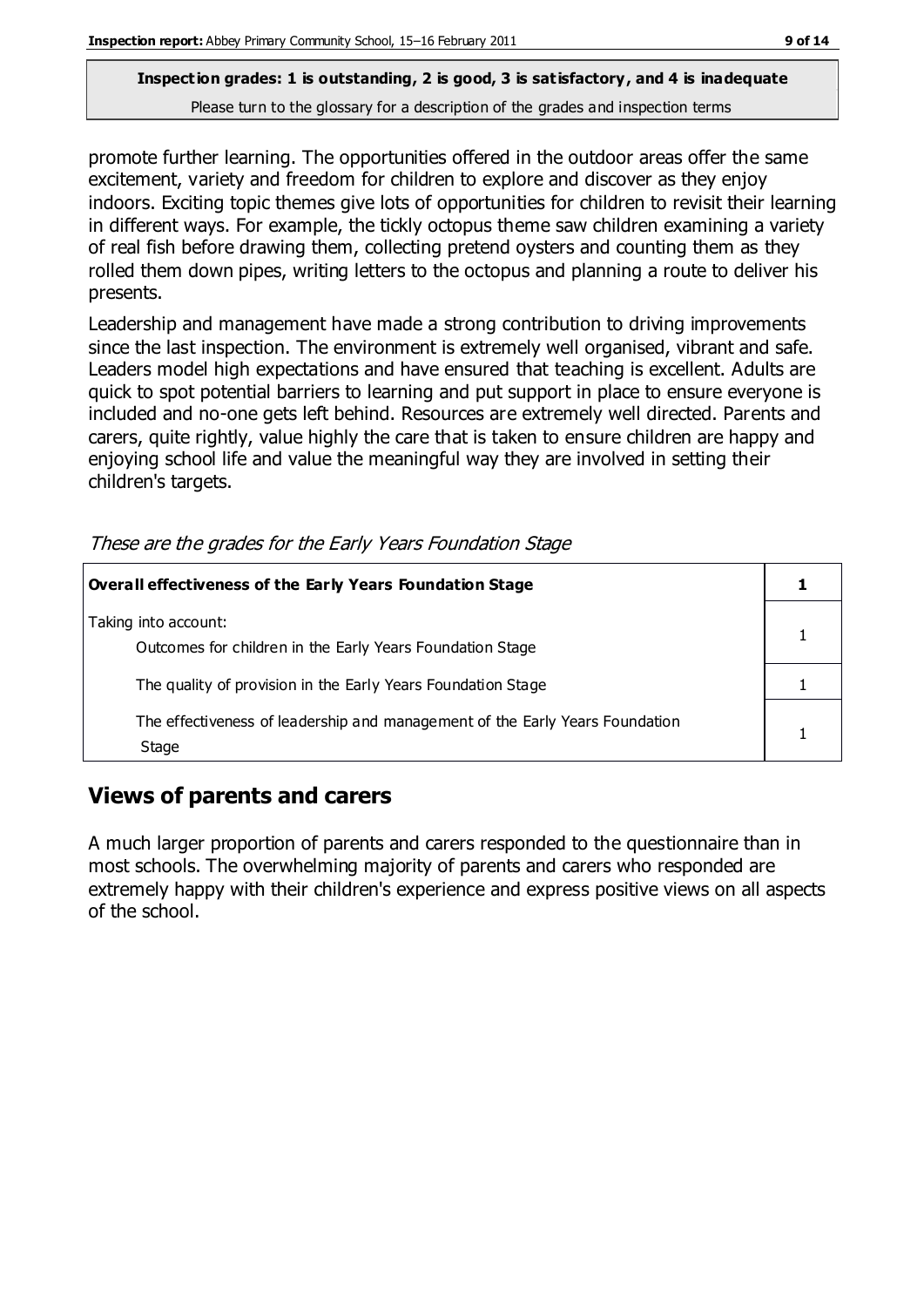#### **Responses from parents and carers to Ofsted's questionnaire**

Ofsted invited all the registered parents and carers of pupils registered at Abbey Primary Community School to complete a questionnaire about their views of the school.

In the questionnaire, parents and carers were asked to record how strongly they agreed with 13 statements about the school. The inspection team received 311 completed questionnaires by the end of the on-site inspection. In total, there are 640 pupils registered at the school.

| <b>Statements</b>                                                                                                                                                                                                                                       | <b>Strongly</b><br>agree |               | Agree        |               | <b>Disagree</b>  |                | <b>Strongly</b><br>disagree |               |
|---------------------------------------------------------------------------------------------------------------------------------------------------------------------------------------------------------------------------------------------------------|--------------------------|---------------|--------------|---------------|------------------|----------------|-----------------------------|---------------|
|                                                                                                                                                                                                                                                         | <b>Total</b>             | $\frac{0}{0}$ | <b>Total</b> | $\frac{0}{0}$ | <b>Total</b>     | $\frac{0}{0}$  | <b>Total</b>                | $\frac{0}{0}$ |
| My child enjoys school                                                                                                                                                                                                                                  | 207                      | 67            | 100          | 32            | $\overline{2}$   | 1              | 0                           | $\mathbf 0$   |
| The school keeps my child<br>safe                                                                                                                                                                                                                       | 205                      | 66            | 100          | 32            | $\overline{2}$   | 1              | 0                           | $\pmb{0}$     |
| My school informs me about<br>my child's progress                                                                                                                                                                                                       | 171                      | 55            | 127          | 41            | 10               | 3              | $\mathbf{1}$                | $\mathbf 0$   |
| My child is making enough<br>progress at this school                                                                                                                                                                                                    | 160                      | 51            | 140          | 45            | 5                | $\overline{2}$ | 1                           | $\mathbf 0$   |
| The teaching is good at this<br>school                                                                                                                                                                                                                  | 185                      | 59            | 113          | 36            | $\overline{7}$   | $\overline{2}$ | $\mathbf{1}$                | $\mathbf 0$   |
| The school helps me to<br>support my child's learning                                                                                                                                                                                                   | 168                      | 54            | 131          | 42            | 10               | 3              | 1                           | $\mathbf 0$   |
| The school helps my child to<br>have a healthy lifestyle                                                                                                                                                                                                | 175                      | 56            | 127          | 41            | 4                | 1              | 0                           | $\pmb{0}$     |
| The school makes sure that<br>my child is well prepared for<br>the future (for example<br>changing year group,<br>changing school, and for<br>children who are finishing<br>school, entering further or<br>higher education, or entering<br>employment) | 153                      | 49            | 134          | 43            | 10               | 3              | $\mathbf 0$                 | $\mathbf 0$   |
| The school meets my child's<br>particular needs                                                                                                                                                                                                         | 138                      | 44            | 156          | 50            | 4                | 1              | $\overline{2}$              | $\mathbf{1}$  |
| The school deals effectively<br>with unacceptable behaviour                                                                                                                                                                                             | 157                      | 50            | 130          | 42            | 11               | 4              | 1                           | $\mathbf 0$   |
| The school takes account of<br>my suggestions and concerns                                                                                                                                                                                              | 127                      | 41            | 162          | 52            | 12               | 4              | 0                           | 0             |
| The school is led and<br>managed effectively                                                                                                                                                                                                            | 164                      | 53            | 126          | 41            | 9                | 3              | $\mathbf 0$                 | $\mathbf 0$   |
| Overall, I am happy with my<br>child's experience at this<br>school                                                                                                                                                                                     | 192                      | 62            | 109          | 35            | $\boldsymbol{6}$ | $\overline{2}$ | $\mathbf{1}$                | $\pmb{0}$     |

The table above summarises the responses that parents and carers made to each statement. The percentages indicate the proportion of parents and carers giving that response out of the total number of completed questionnaires. Where one or more parents and carers chose not to answer a particular question, the percentages will not add up to 100%.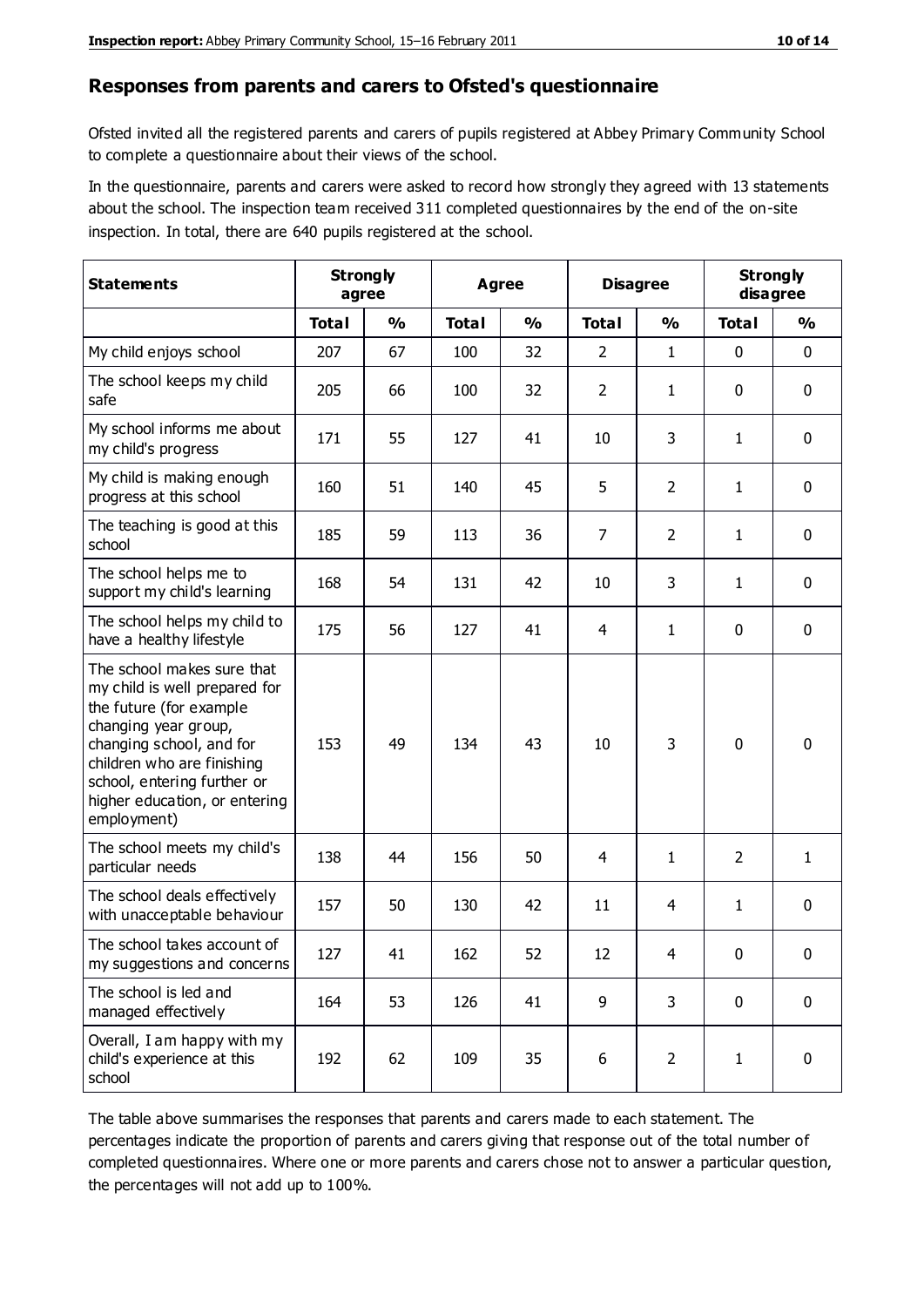## **Glossary**

| Grade   | <b>Judgement</b> | <b>Description</b>                                                                                                                                                                                                            |
|---------|------------------|-------------------------------------------------------------------------------------------------------------------------------------------------------------------------------------------------------------------------------|
| Grade 1 | Outstanding      | These features are highly effective. An outstanding school<br>provides exceptionally well for all its pupils' needs.                                                                                                          |
| Grade 2 | Good             | These are very positive features of a school. A school that<br>is good is serving its pupils well.                                                                                                                            |
| Grade 3 | Satisfactory     | These features are of reasonable quality. A satisfactory<br>school is providing adequately for its pupils.                                                                                                                    |
| Grade 4 | Inadequate       | These features are not of an acceptable standard. An<br>inadequate school needs to make significant improvement<br>in order to meet the needs of its pupils. Ofsted inspectors<br>will make further visits until it improves. |

#### **What inspection judgements mean**

#### **Overall effectiveness of schools**

|                       | Overall effectiveness judgement (percentage of schools) |      |                     |                   |
|-----------------------|---------------------------------------------------------|------|---------------------|-------------------|
| <b>Type of school</b> | <b>Outstanding</b>                                      | Good | <b>Satisfactory</b> | <b>Inadequate</b> |
| Nursery schools       | 59                                                      | 35   | 3                   | 3                 |
| Primary schools       | 9                                                       | 44   | 39                  | 7                 |
| Secondary schools     | 13                                                      | 36   | 41                  | 11                |
| Sixth forms           | 15                                                      | 39   | 43                  | 3                 |
| Special schools       | 35                                                      | 43   | 17                  | 5                 |
| Pupil referral units  | 21                                                      | 42   | 29                  | 9                 |
| All schools           | 13                                                      | 43   | 37                  | 8                 |

New school inspection arrangements were introduced on 1 September 2009. This means that inspectors now make some additional judgements that were not made previously.

The data in the table above are for the period 1 September 2009 to 31 August 2010 and are consistent with the latest published official statistics about maintained school inspection outcomes (see **[www.ofsted.gov.uk](http://www.ofsted.gov.uk/)**).

The sample of schools inspected during 2009/10 was not representative of all schools nationally, as weaker schools are inspected more frequently than good or outstanding schools.

Percentages are rounded and do not always add exactly to 100.

Sixth form figures reflect the judgements made for the overall effectiveness of the sixth form in secondary schools, special schools and pupil referral units.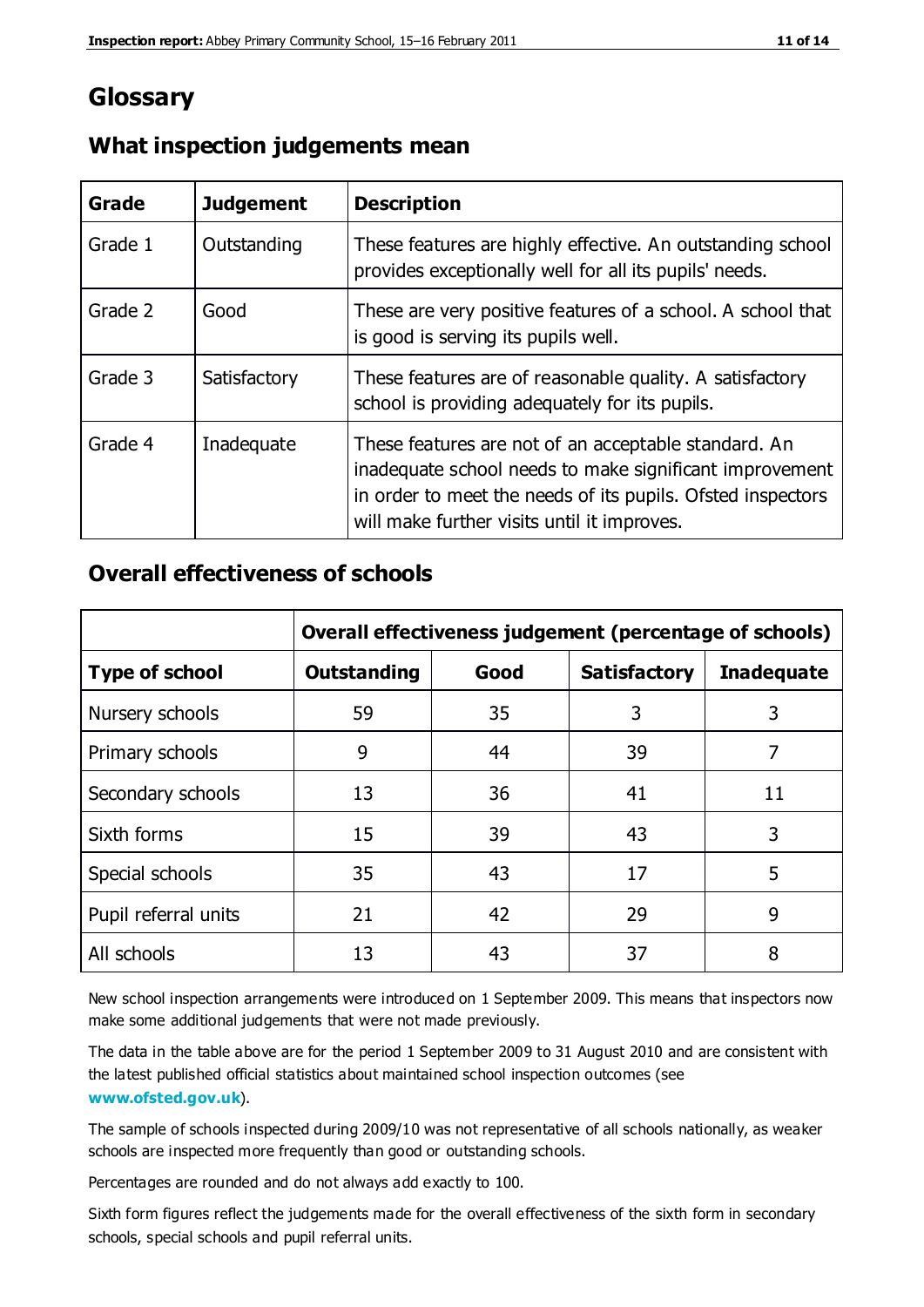# **Common terminology used by inspectors**

| Achievement:               | the progress and success of a pupil in their learning,<br>development or training.                                                                                                                                                          |
|----------------------------|---------------------------------------------------------------------------------------------------------------------------------------------------------------------------------------------------------------------------------------------|
| Attainment:                | the standard of the pupils' work shown by test and<br>examination results and in lessons.                                                                                                                                                   |
| Capacity to improve:       | the proven ability of the school to continue<br>improving. Inspectors base this judgement on what<br>the school has accomplished so far and on the quality<br>of its systems to maintain improvement.                                       |
| Leadership and management: | the contribution of all the staff with responsibilities,<br>not just the headteacher, to identifying priorities,<br>directing and motivating staff and running the school.                                                                  |
| Learning:                  | how well pupils acquire knowledge, develop their<br>understanding, learn and practise skills and are<br>developing their competence as learners.                                                                                            |
| Overall effectiveness:     | inspectors form a judgement on a school's overall<br>effectiveness based on the findings from their<br>inspection of the school. The following judgements,<br>in particular, influence what the overall effectiveness<br>judgement will be. |
|                            | The school's capacity for sustained<br>improvement.                                                                                                                                                                                         |
|                            | Outcomes for individuals and groups of pupils.                                                                                                                                                                                              |
|                            | The quality of teaching.                                                                                                                                                                                                                    |
|                            | The extent to which the curriculum meets<br>pupils' needs, including, where relevant,<br>through partnerships.                                                                                                                              |
|                            | The effectiveness of care, guidance and<br>support.                                                                                                                                                                                         |
| Progress:                  | the rate at which pupils are learning in lessons and<br>over longer periods of time. It is often measured by<br>comparing the pupils' attainment at the end of a key                                                                        |

stage with their attainment when they started.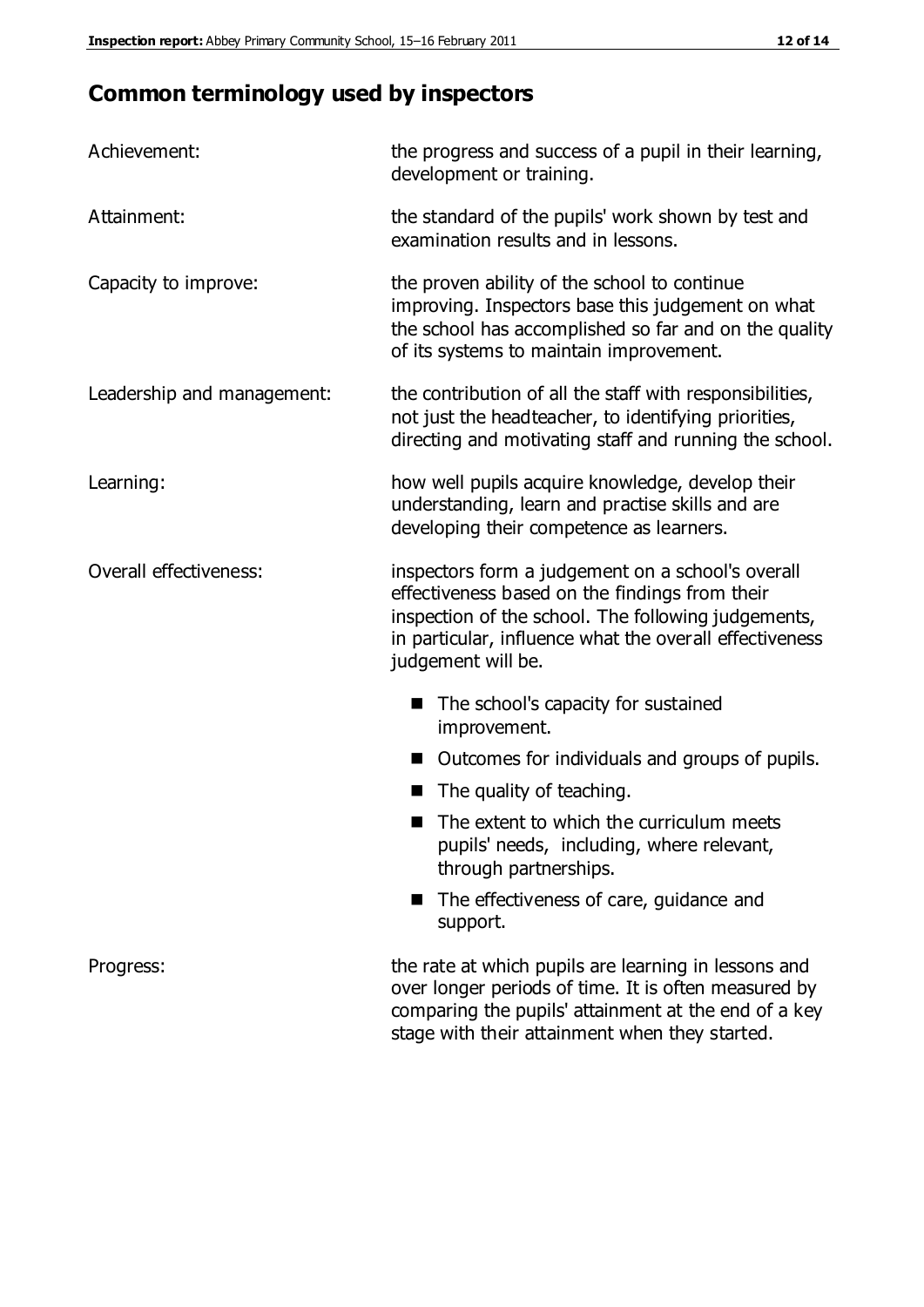#### **This letter is provided for the school, parents and carers to share with their children. It describes Ofsted's main findings from the inspection of their school.**

17 February 2011

#### Dear Pupils

#### **Inspection of Abbey Primary Community School, Leicester, LE4 5HH**

Thank you for making us so welcome when we came to inspect your school recently. I am writing to tell you what we found out about your school.

We think Abbey Primary Community School is now an outstanding school. The teachers work hard to make lessons interesting and to plan exciting activities for you to do. As a result, you make excellent progress in your learning and your attainment is higher than that of pupils in most schools. The youngest children settle quickly into the Early Years Foundation Stage and make excellent progress. Those of you who find work more difficult or are beginning to learn English, get excellent support so that you can do extremely well too.

You told us that the school is a very happy place. You also said that teachers look after you very well so that there is always someone there for you if you have worries or concerns. We were very impressed with how excellently you behave and get on with each other. You concentrate really well on your work and try hard to do your very best.

The school is as exceptional as it is because the headteacher and staff are always checking how well it is doing and looking for ways to make it even better. The governing body already does a good job, but wants the very best for all of you. That is why we have asked governors to carry out all of their checks on how well you are doing without as much support from the headteacher.

You can help by coming to school regularly, working hard and always doing your best.

Yours sincerely

Joanne Harvey Her Majesty's Inspector